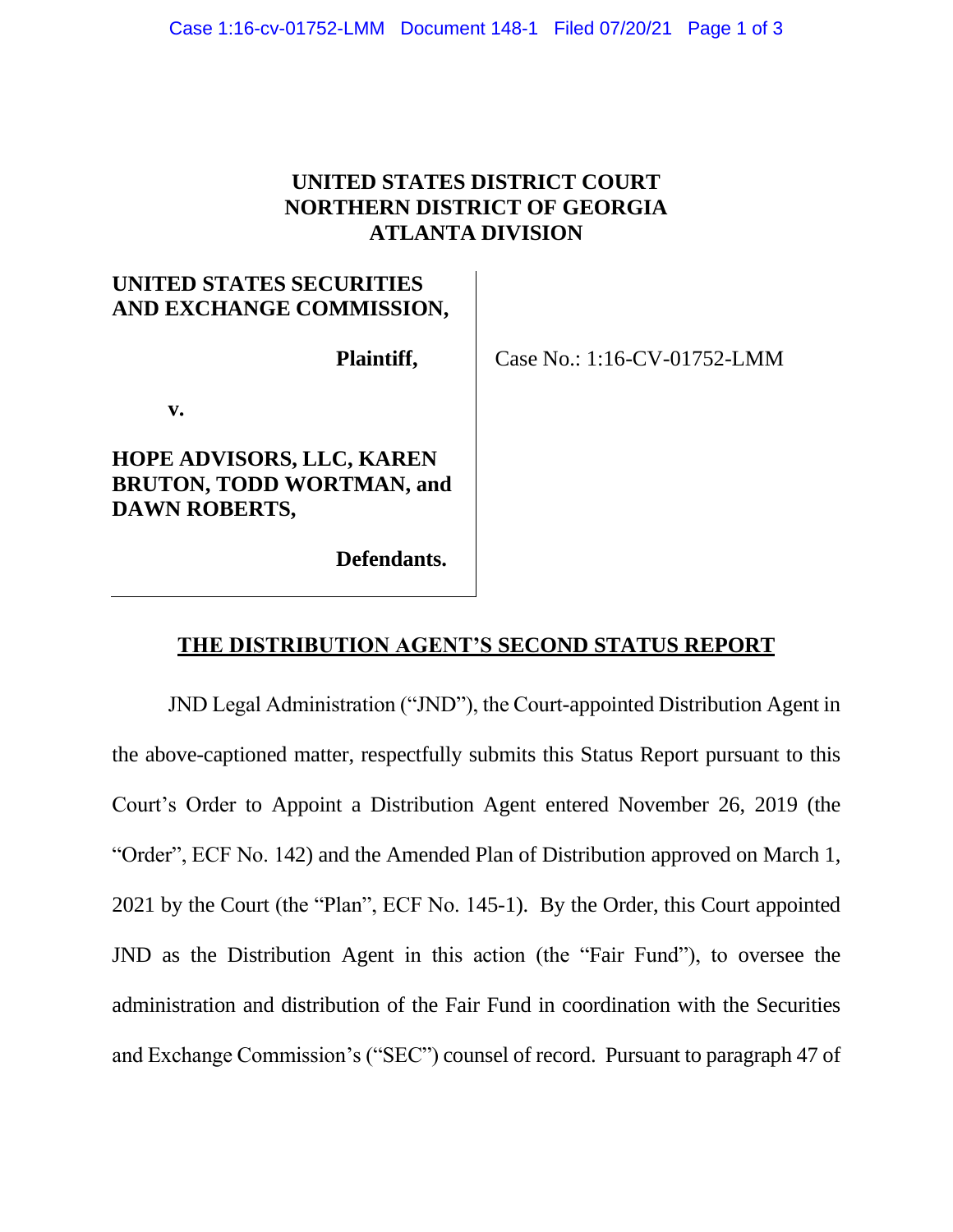the Plan, the Distribution Agent is required to provide the Court and the SEC quarterly status reports. This report covers the period through July  $19<sup>th</sup>$ , 2021.

#### **Tasks Performed by the Distribution Agent Since the First Status Report**

Since the First Status Report, JND has performed the following tasks in connection with its role as the Court-appointed Distribution Agent in the instant case:

- o Continued to maintain and monitor the toll-free number, distribution website, and case specific database;
- o Sent and remailed as applicable the Distribution Plan Notice to Potentially Eligible Investors by standard mail, and solicited information needed to accomplish the distribution in accordance with Plan;
- o Reviewed submissions from Potentially Eligible Investors and updated the Investor Database with corrected information;
- o Followed-up with Potentially Eligible Investors who failed to provide a properly completed Certification Form;
- o Responded to inquiries by Potentially Eligible Investors and their representatives and assisted them in submitting the information requested;
- o Established the Escrow Account and Deposit Account